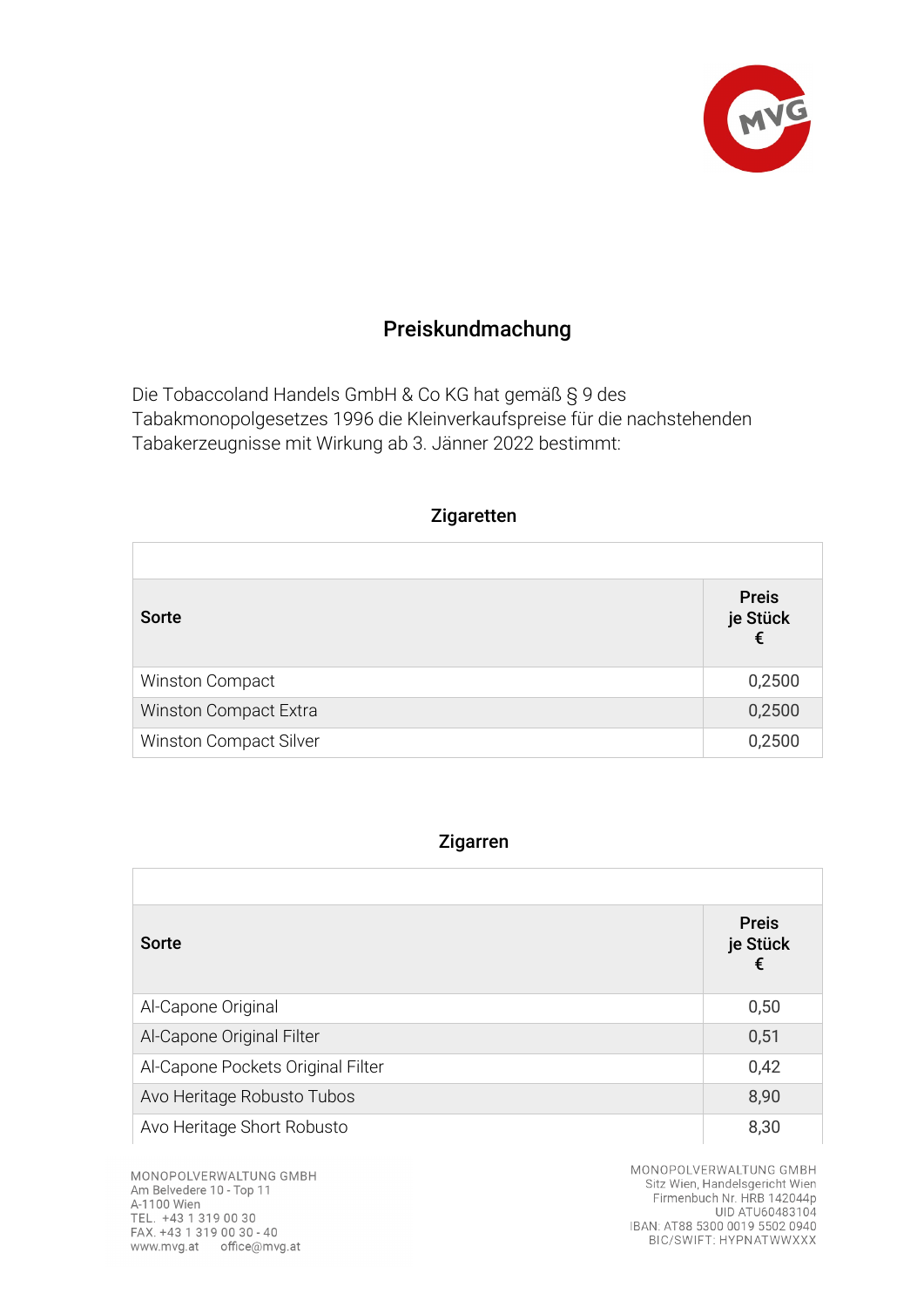

| Avo Puritos Classic                              | 3,00  |
|--------------------------------------------------|-------|
| Avo XO Intermezzo Tubos                          | 11,80 |
| Avo XO Notturno Tubos                            | 10,00 |
| Camacho Connecticut Robusto Tubos                | 8,80  |
| Camacho Connecticut Toro                         | 9,30  |
| Camacho Corojo Gordo                             | 11,10 |
| Camacho Corojo Robusto Tubos                     | 8,80  |
| Camacho Corojo Toro                              | 9,30  |
| Camacho Ecuador Robusto                          | 8,80  |
| Camacho Ecuador Toro                             | 9,30  |
| Camacho Machitos Connecticut                     | 3,60  |
| Camacho Machitos Corojo                          | 3,60  |
| Camacho Machitos Criollo                         | 3,60  |
| Camacho Nicaragua Gran Churchill                 | 9,70  |
| Camacho Nicaragua Robusto                        | 8,80  |
| Camacho Nicaragua Toro                           | 9,30  |
| Cohiba Club                                      | 1,16  |
| Cohiba Mini                                      | 0,96  |
| Cohiba Short                                     | 1,78  |
| Cohiba White Club                                | 1,16  |
| Cohiba White Mini                                | 0,96  |
| Cusano Bundle Selection Dominican Churchill      | 3,55  |
| Cusano Bundle Selection Dominican Corona         | 2,95  |
| Cusano Bundle Selection Dominican Figurado       | 3,05  |
| Cusano Bundle Selection Dominican Petit Corona   | 2,85  |
| Cusano Bundle Selection Dominican Petit Panetela | 2,75  |
| Cusano Bundle Selection Dominican Robusto        | 3,15  |
| Cusano Bundle Selection Tubos Robusto            | 3,90  |
| Dannemann Havana Tubes                           | 4,80  |
| Dannemann Mini Con Filtro                        | 0,52  |
| Dannemann Mini Moods Filter                      | 0,45  |
| Dannemann Moods Long Filter                      | 0,51  |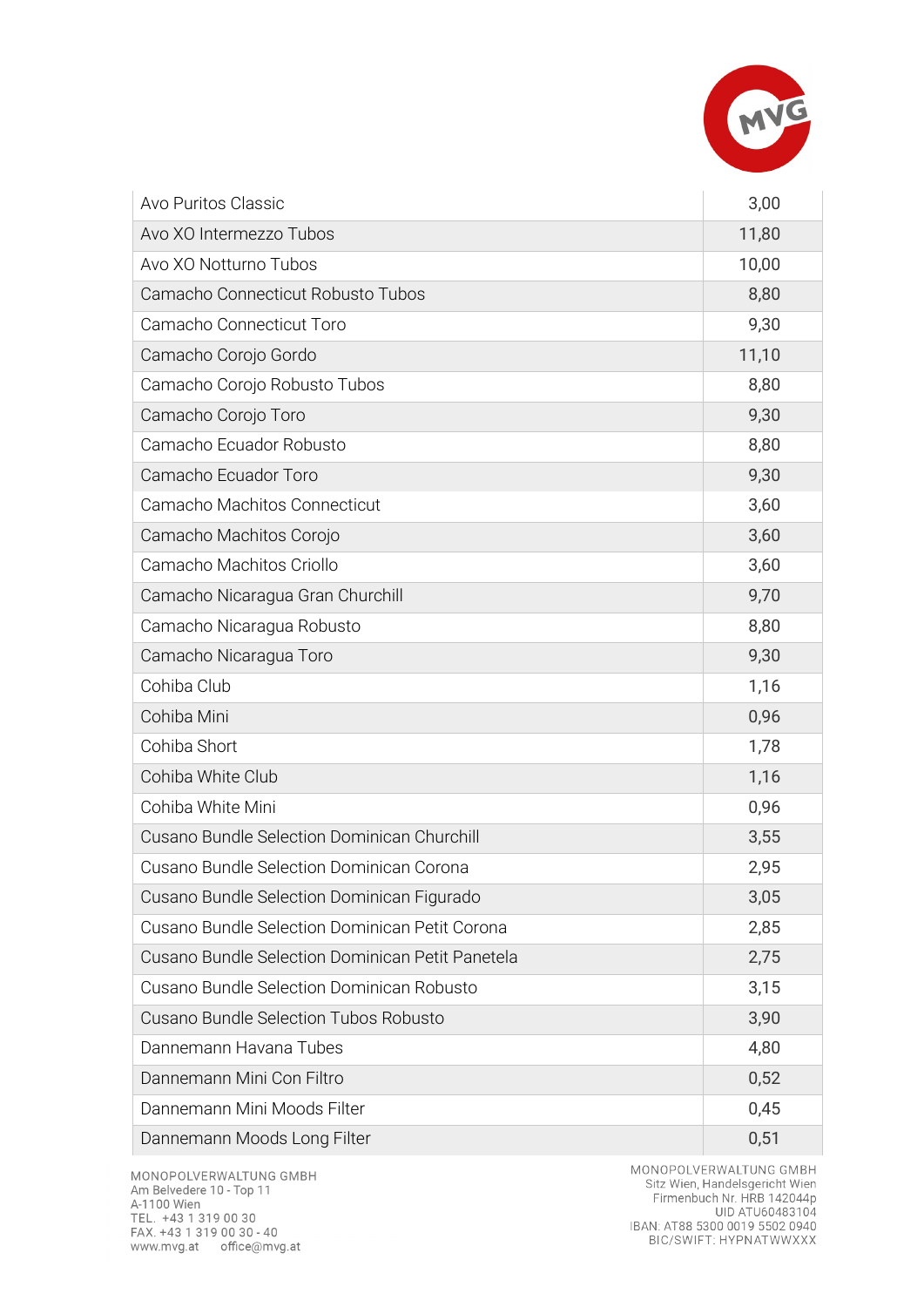

| Dannemann Moods Panatella           | 2,20  |
|-------------------------------------|-------|
| Dannemann Moods Silver              | 0,49  |
| Dannemann Moods Sunshine Filter     | 0,49  |
| Dannemann Panalito                  | 1,72  |
| Dannemann Samba Filter              | 0,57  |
| Dannemann Speciale Brasil           | 0,49  |
| Dannemann Speciale Sumatra          | 0,49  |
| Dannemann Tubes Sumatra             | 4,50  |
| Davidoff Aniversario Entreacto      | 9,40  |
| Davidoff Aniversario No. 3 Tubos    | 28,50 |
| Davidoff Aniversario Short Perfecto | 17,70 |
| Davidoff Aniversario Special R      | 22,30 |
| Davidoff Aniversario Special T      | 25,90 |
| Davidoff Club Cigarillos            | 1,28  |
| Davidoff Demi-Tasse                 | 2,40  |
| Davidoff Dominicana Robusto         | 22,00 |
| Davidoff Dominicana Short Robusto   | 18,90 |
| Davidoff Dominicana Toro            | 24,70 |
| Davidoff Escurio Gran Perfecto      | 18,60 |
| Davidoff Escurio Gran Toro          | 21,00 |
| Davidoff Escurio Petit Robusto      | 9,90  |
| Davidoff Escurio Robusto Tubos      | 18,40 |
| Davidoff Grand Cru No. 3            | 16,30 |
| Davidoff Grand Cru No. 5            | 11,10 |
| Davidoff Grand Cru Robusto          | 18,60 |
| Davidoff Grand Cru Toro             | 20,50 |
| Davidoff Millennium Blend Piramides | 27,90 |
| Davidoff Millennium Blend Robusto   | 21,90 |
| Davidoff Mini Cigarillos Escurio    | 0,98  |
| Davidoff Mini Cigarillos Gold       | 0,98  |
| Davidoff Mini Cigarillos Nicaragua  | 0,98  |
| Davidoff Mini Cigarillos Silver     | 0,98  |

MONOPOLVERWALTUNG GMBH<br>Am Belvedere 10 - Top 11 Am Belveuere To Frop Tr<br>A-1100 Wien<br>TEL. +43 1 319 00 30<br>FAX. +43 1 319 00 30 - 40 www.mvg.at office@mvg.at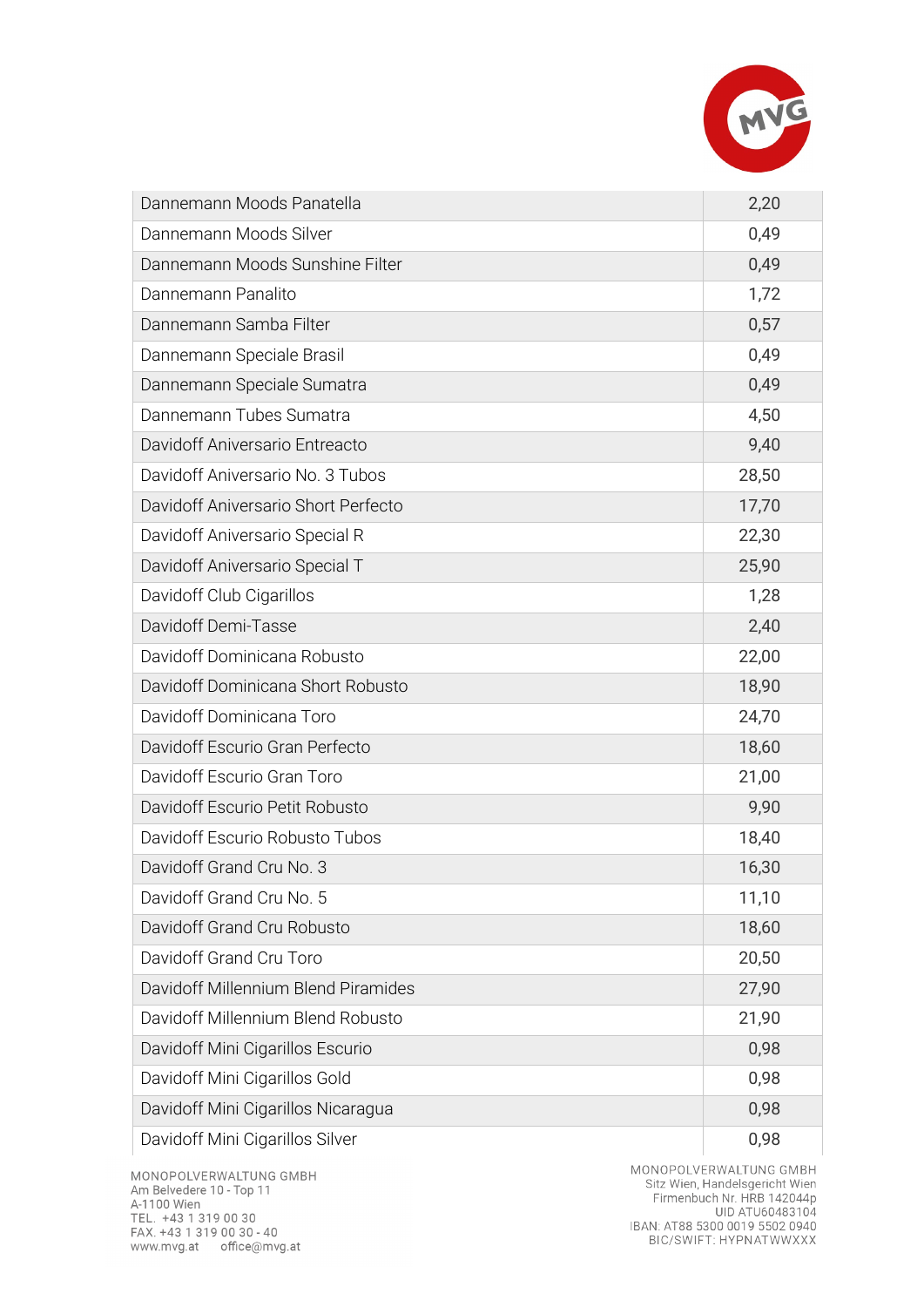

| Davidoff Nicaragua Boxpressed Toro                 | 19,30  |
|----------------------------------------------------|--------|
| Davidoff Nicaragua Diadema                         | 24,00  |
| Davidoff Nicaragua Robusto Tubos                   | 18,40  |
| Davidoff Nicaragua Short Corona                    | 11,80  |
| Davidoff Nicaragua Toro                            | 20,90  |
| Davidoff Oro Blanco                                | 520,00 |
| Davidoff Royal Release Robusto                     | 95,00  |
| Davidoff Royal Release Salomones                   | 110,00 |
| Davidoff Signature 1000                            | 11,90  |
| Davidoff Signature 2000                            | 14,80  |
| Davidoff Signature 2000 Tubos                      | 15,80  |
| Davidoff Signature 6000                            | 20,00  |
| Davidoff Signature Ambassadrice                    | 10,60  |
| Davidoff Signature Exquisitos                      | 3,25   |
| Davidoff Signature No. 2                           | 20,30  |
| Davidoff Signature No. 2 Tubos                     | 21,30  |
| Davidoff Signature Petit Corona                    | 11,70  |
| Davidoff Signature Toro                            | 20,50  |
| Davidoff Winston Churchill Belicoso                | 8,20   |
| Davidoff Winston Churchill Churchill               | 23,00  |
| Davidoff Winston Churchill Petit Corona            | 11,80  |
| Davidoff Winston Churchill Petit Panetela          | 7,20   |
| Davidoff Winston Churchill Robusto                 | 19,50  |
| Davidoff Winston Churchill The Late Hour Churchill | 23,70  |
| Davidoff Winston Churchill The Late Hour Robusto   | 20,10  |
| Davidoff Winston Churchill The Late Hour Toro      | 25,30  |
| Davidoff Yamasá Petit Churchill                    | 12,50  |
| Davidoff Yamasá Piramides                          | 24,30  |
| Davidoff Yamasá Robusto                            | 20,40  |
| Griffinos                                          | 0,72   |
| Griffin's No. 300 Tubos                            | 12,20  |
| Griffin's No. 500                                  | 9,60   |

MONOPOLVERWALTUNG GMBH<br>Am Belvedere 10 - Top 11 Am Belvedele 10 - 10p 11<br>A-1100 Wien<br>TEL. +43 1 319 00 30<br>FAX. +43 1 319 00 30 - 40 www.mvg.at office@mvg.at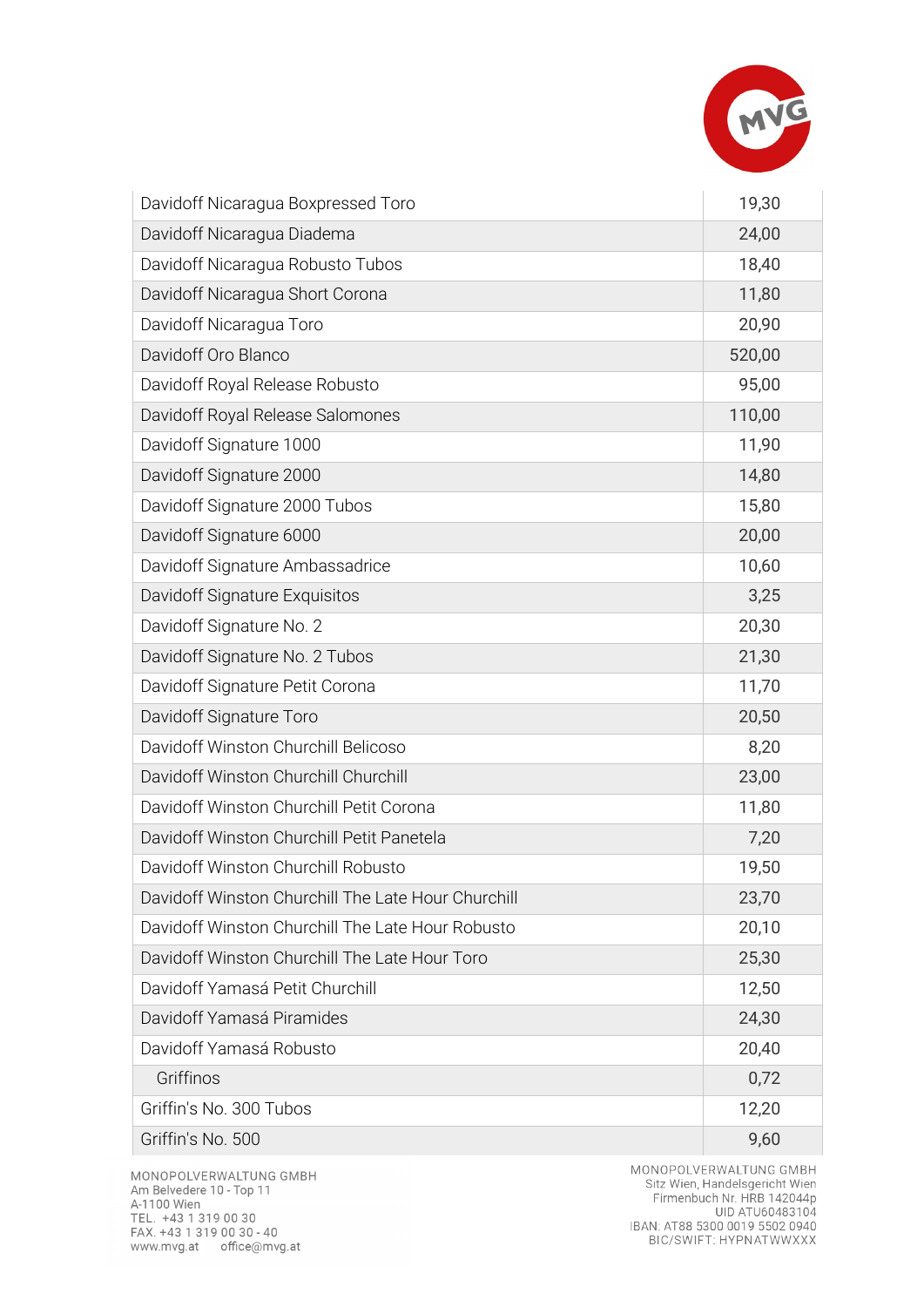

| <b>Griffin's Puritos</b>              | 3,00  |
|---------------------------------------|-------|
| Griffin's Robusto Tubos               | 12,80 |
| Griffin's Short Robusto               | 10,40 |
| Guantanamera Cristales                | 2,46  |
| Guantanamera Decimos                  | 1,62  |
| Guantanamera Minutos                  | 1,60  |
| José L. Piedra Mini                   | 0,54  |
| Montecristo Club                      | 0,99  |
| Montecristo Open Club 10              | 0,99  |
| Montecristo Open Club 20              | 0,99  |
| Partagás Chicos                       | 1,18  |
| Partagas Club                         | 0,76  |
| Partagas Mini                         | 0,62  |
| Partagas Serie Club                   | 0,79  |
| Partagas Serie Mini                   | 0,65  |
| Partagas Serie Puritos                | 1,28  |
| Primeros by Davidoff Dominican        | 5,90  |
| Primeros by Davidoff Dominican Maduro | 5,90  |
| Primeros by Davidoff Escurio          | 5,90  |
| Primeros by Davidoff Nicaragua        | 5,90  |
| Primeros by Davidoff Nicaragua Maduro | 5,90  |
| Private Stock Medium Filler Robusto   | 4,75  |
| Romeo y Julieta Club                  | 0,86  |
| Romeo y Julieta Mini                  | 0,74  |
| Romeo y Julieta Puritos               | 1,44  |
| Toscanello                            | 1,06  |
| Toscanello Bianco                     | 1,06  |
| Toscanello Castano Raffinato          | 1,10  |
| Toscanello Giallo                     | 1,06  |
| Toscanello Riserva                    | 1,10  |
| <b>Toscanello Rosso</b>               | 1,06  |
| Toscanello Rosso Oro                  | 1,10  |

MONOPOLVERWALTUNG GMBH<br>Am Belvedere 10 - Top 11 Am Belvedele 10 - 10p 11<br>A-1100 Wien<br>TEL. +43 1 319 00 30<br>FAX. +43 1 319 00 30 - 40<br>www.mvg.at office@mvg.at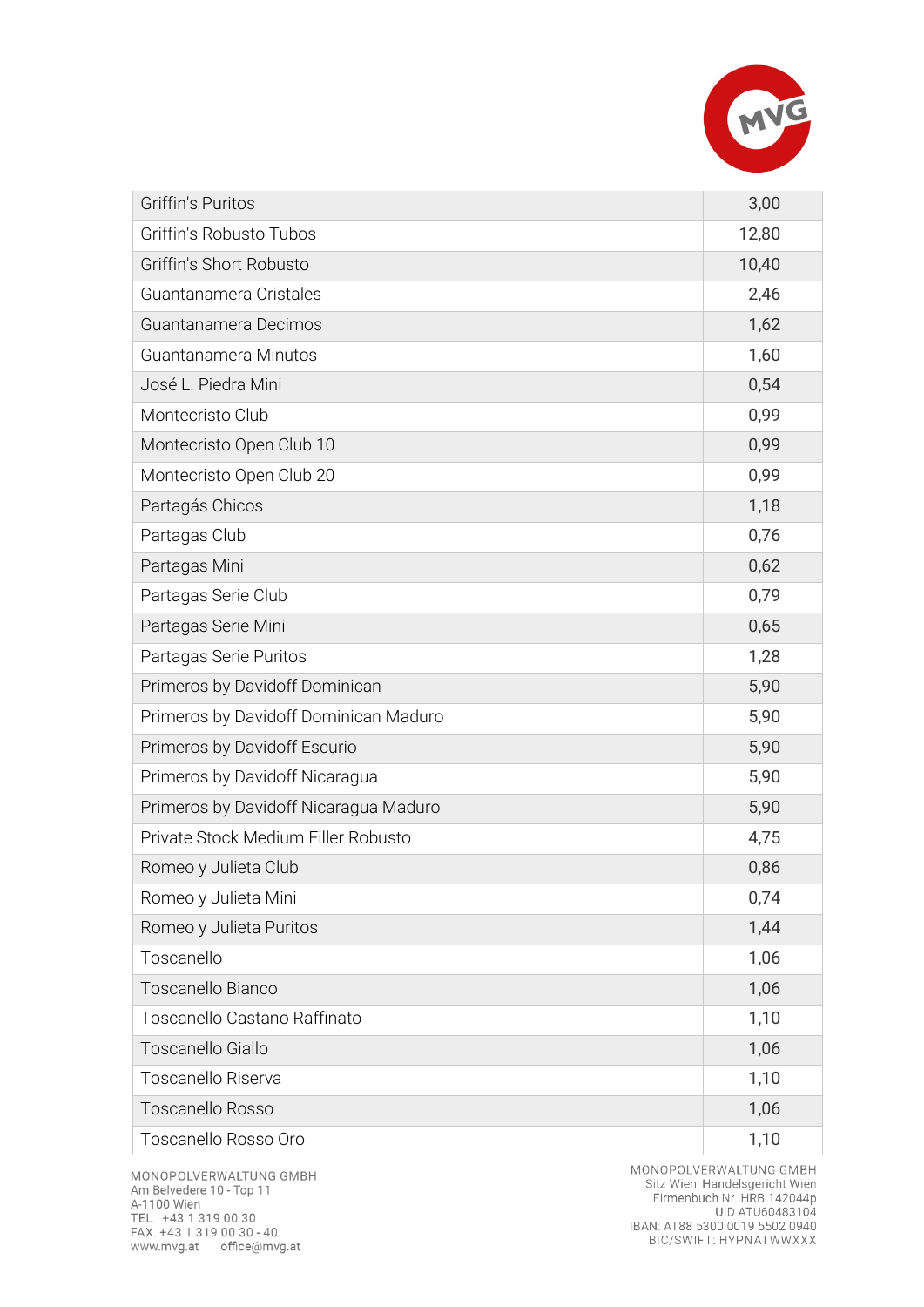

| Toscanello Rubino                | 1,06 |
|----------------------------------|------|
| Toscano Antica Riserva           | 3,05 |
| <b>Toscano Classico</b>          | 1,70 |
| Toscano Extra Vecchio            | 1,74 |
| Toscano Garibaldi                | 1,68 |
| Toscano Granduca                 | 1,84 |
| <b>Trinidad Short</b>            | 1,63 |
| VegaFina Coronas                 | 5,40 |
| VegaFina Coronas Tubos           | 5,80 |
| VegaFina Coronitas               | 4,60 |
| VegaFina Fortaleza 2 Robustos    | 6,50 |
| VegaFina Minutos                 | 2,25 |
| VegaFina Minutos Ecobag          | 2,10 |
| VegaFina Nicaragua Coronas Tubos | 6,20 |
| VegaFina Nicaragua Minutos 8     | 2,60 |
| VegaFina Nicaragua Short         | 4,00 |
| VegaFina Nicaragua Vulcano       | 7,00 |
| VegaFina Perlas                  | 3,50 |
| VegaFina Perlas Ecobag           | 3,40 |
| VegaFina Perlas Tubos            | 3,80 |
| VegaFina Robustos                | 6,30 |
| VegaFina Robustos Tubos          | 6,60 |
| VegaFina Short Robustos          | 4,90 |
| VF 1998 50                       | 6,70 |
| VF 1998 52                       | 7,40 |
| VF 1998 54                       | 8,10 |
| Villiger Culebras                | 1,10 |
| Villiger Curly                   | 1,25 |
| Villiger Export                  | 0,96 |
| Villiger Kiel Junior Sumatra     | 0,65 |
| Villiger Kiel Sumatra            | 0,97 |
| Villiger Original Krumme         | 1,25 |

MONOPOLVERWALTUNG GMBH<br>Am Belvedere 10 - Top 11 Am Belvedele 10 - 10p 11<br>A-1100 Wien<br>TEL. +43 1 319 00 30<br>FAX. +43 1 319 00 30 - 40<br>www.mvg.at office@mvg.at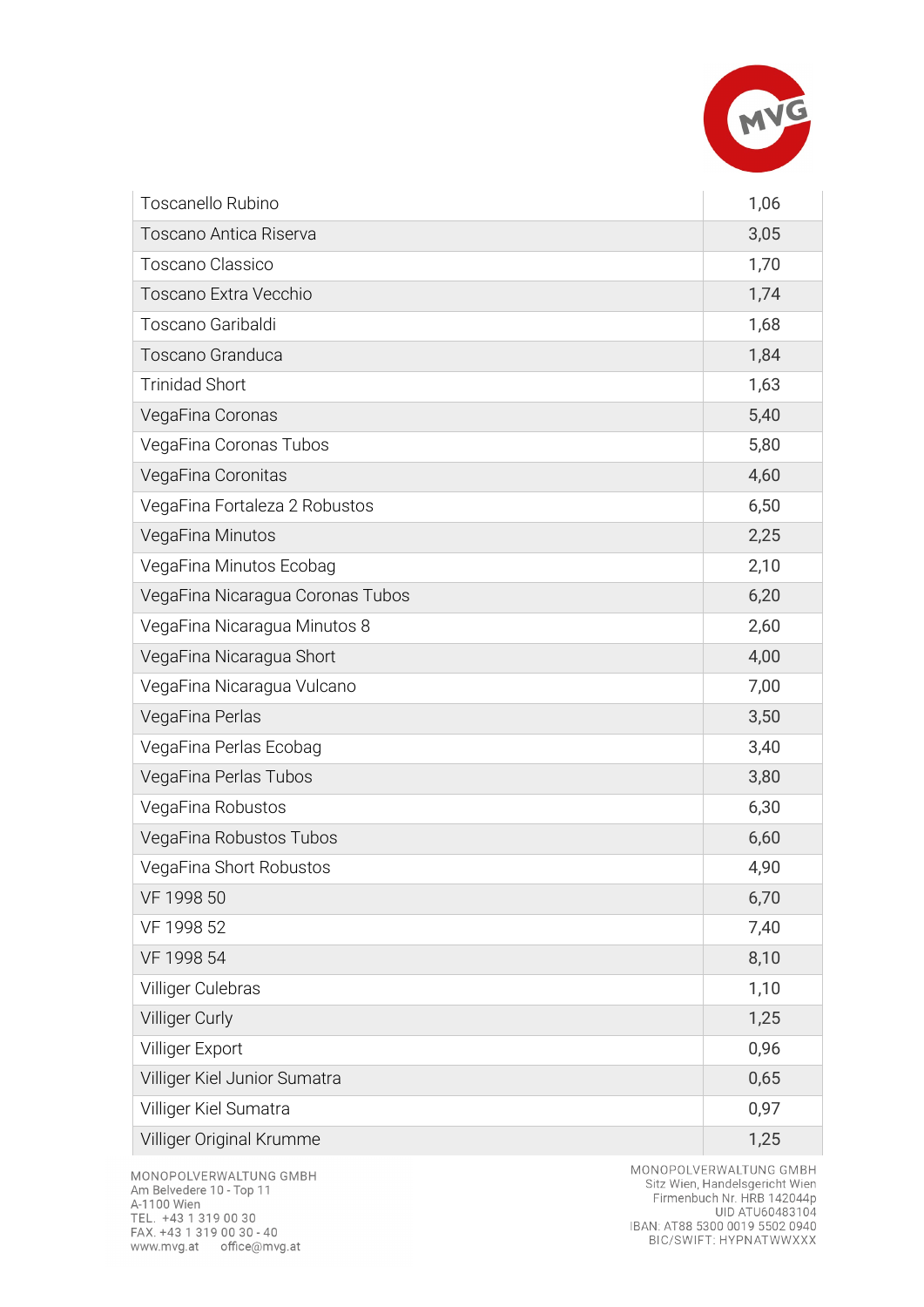

| Villiger Original Krumme Junior | 1,10 |
|---------------------------------|------|
| Villiger Premium Black Filter   | 0,49 |
| Villiger Premium No. 1          | 1,72 |
| Villiger Premium No. 3          | 1,64 |
| Villiger Premium No. 7          | 1,52 |
| Villiger Premium No. 9          | 0,72 |
| Villiger Premium Red            | 0,48 |
| Villiger Premium Red Filter     | 0,49 |
| Villiger Virginia               | 1,38 |
| Zino Mini Cigarillos            | 0,69 |
| Zino Platinum XS                | 3,15 |

## Pfeifentabake

| Sorte                        | <b>Gewicht</b><br>je Packung<br>Gramm | <b>Preis</b><br>je Packung<br>€ |
|------------------------------|---------------------------------------|---------------------------------|
| Davidoff Brazil Pipe Tobacco | 50                                    | 15,00                           |
| Davidoff Malawi Pipe Tobacco | 50                                    | 15,00                           |
| Davidoff Scottish Mixture    | 50                                    | 15,70                           |
| Taboo Alien                  | 200                                   | 16,90                           |
| Taboo Blue Bay               | 200                                   | 16,90                           |
| Taboo French Kiss            | 50                                    | 5,40                            |
| Taboo French Kiss            | 200                                   | 16,90                           |
| Taboo Golden Eye             | 200                                   | 16,90                           |
| Taboo Mambo                  | 200                                   | 16,90                           |
| Taboo Over the Rainbow       | 50                                    | 5,40                            |
| Taboo Over the Rainbow       | 200                                   | 16,90                           |
| Taboo Power of Love          | 200                                   | 16,90                           |
| Taboo Red Blas               | 200                                   | 16,90                           |

MONOPOLVERWALTUNG GMBH Am Belvedere 10 - Top 11 Am Belvedele 10 - 10p 11<br>A-1100 Wien<br>TEL. +43 1 319 00 30<br>FAX. +43 1 319 00 30 - 40 www.mvg.at office@mvg.at